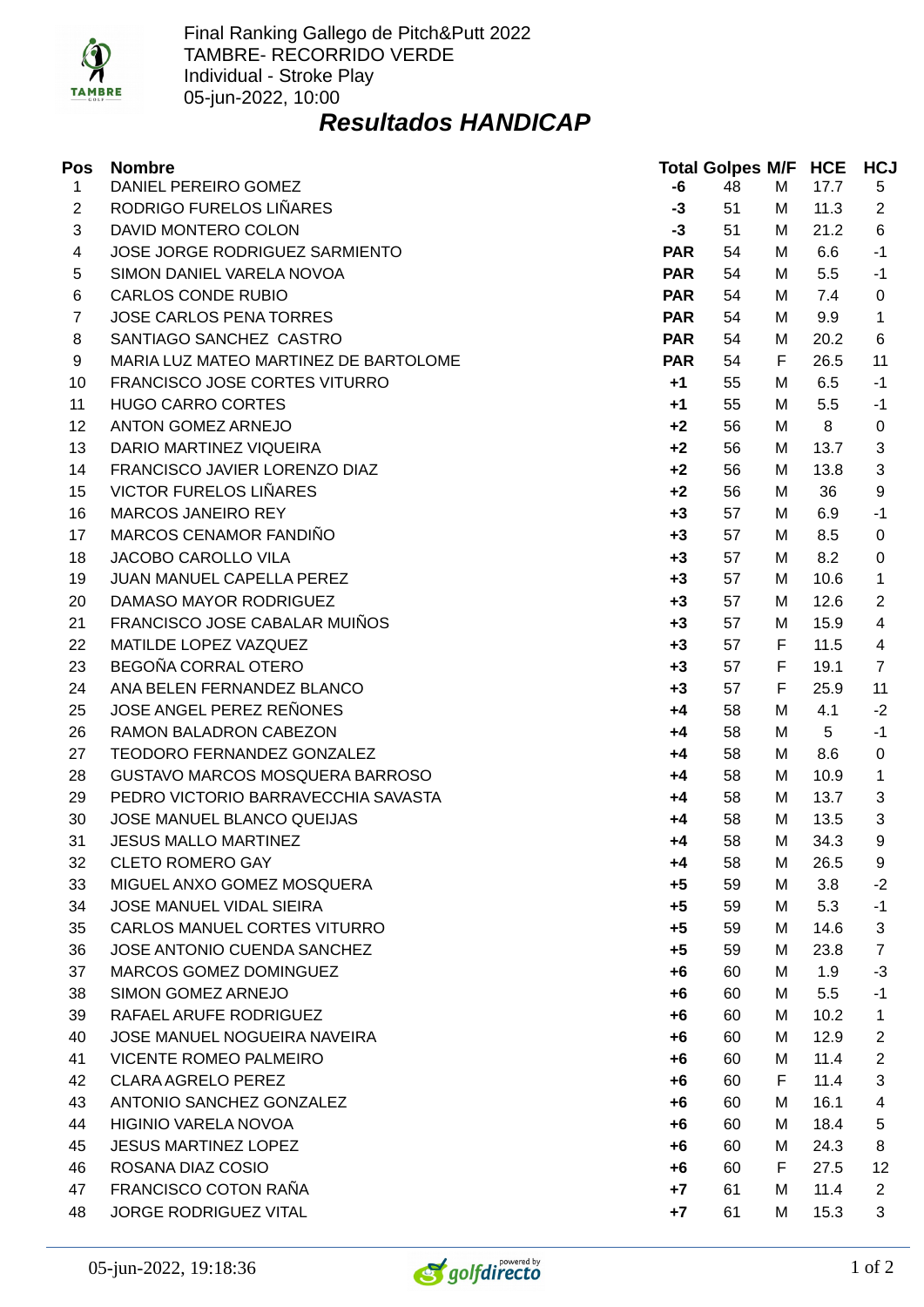

## *Resultados HANDICAP*

| Pos | <b>Nombre</b>                          |       | <b>Total Golpes M/F HCE</b> |   |                | <b>HCJ</b>     |
|-----|----------------------------------------|-------|-----------------------------|---|----------------|----------------|
| 49  | M <sup>a</sup> EUGENIA MARTINEZ ORIOLA | $+7$  | 61                          | F | 13.1           | 4              |
| 50  | ANTONIO CASTRO GALANTE                 | $+7$  | 61                          | м | 19.2           | 5              |
| 51  | <b>GABRIEL MORAL LOPEZ</b>             | $+7$  | 61                          | М | 25.1           | 8              |
| 52  | FRANCISCO FERNANDO SANZ CARRASCO       | $+8$  | 62                          | M | 19             | 5              |
| 53  | JOSE RAMON GOMEZ MOSQUERA              | $+8$  | 62                          | M | 31.3           | 9              |
| 54  | MANUELA ESPADA ORGEIRA                 | $+8$  | 62                          | F | 30.2           | 13             |
| 55  | JUAN FRANCISCO CONDE LORENZO           | $+9$  | 63                          | M | $\overline{4}$ | $-2$           |
| 56  | MARIO SOUTO POL                        | $+9$  | 63                          | М | 10.6           | $\mathbf{1}$   |
| 57  | <b>BENIGNO LAGO MARTINEZ</b>           | $+9$  | 63                          | М | 30.8           | 9              |
| 58  | ALBERTO COLON AGRELO                   | $+10$ | 64                          | М | 14.1           | 3              |
| 59  | ALEJANDRO MARTIN CRUZ                  | $+10$ | 64                          | м | 26.9           | 9              |
| 60  | JOSE MANUEL REY OTERO                  | $+10$ | 64                          | м | 36             | 9              |
| 61  | JOSE PAZ ABELENDA                      | $+11$ | 65                          | м | 20.5           | 6              |
| 62  | JOSE JAVIER PORTELA CASTRO             | $+11$ | 65                          | м | 32.6           | 9              |
| 63  | EDUARDO ROI LOUZAN LEMA                | $+12$ | 66                          | М | 8.3            | 0              |
| 64  | ALFONSO SANDE INSUA                    | $+12$ | 66                          | м | 19.7           | 5              |
| 65  | MARIA DOLORES COUTO RODRIGUEZ          | $+12$ | 66                          | F | 36             | 16             |
| 66  | LUIS CONDE GILA                        | $+13$ | 67                          | м | 8.6            | $\mathbf 0$    |
| 67  | ROBERTO VEIGA RIVEIROS                 | $+13$ | 67                          | M | 19.2           | 5              |
| 68  | PABLO RAÑO ARCOS                       | $+13$ | 67                          | M | 32             | 9              |
| 69  | JUAN MIGUEL FERNANDEZ ILLOBRE          | $+14$ | 68                          | M | 26.5           | 9              |
| 70  | JOHN MATHEW REBOLLIDO BLANCO           | $+14$ | 68                          | M | 26.5           | 9              |
| 71  | MANUEL SANCHEZ VARELA                  | $+15$ | 69                          | M | 5.1            | $-1$           |
| 72  | JOSE NOGUEIRA RODRIGUEZ                | $+16$ | 70                          | М | 26.7           | 9              |
| 73  | ANSELMO SEIJAS RUDIÑO                  | $+17$ | 71                          | M | 25             | 8              |
| 74  | JOSE FACHAL FRAGUELA                   | $+17$ | 71                          | M | 28.2           | 9              |
| 75  | JOSE LUIS SANDA GUERRA                 | $+20$ | 74                          | M | 36             | 9              |
| 76  | JOSE LOPEZ MENDEZ                      | $+21$ | 75                          | м | 7.8            | $\Omega$       |
| 77  | RAMON VILLANUSTRE ORDOÑEZ              | $+29$ | 83                          | М | 13.7           | 3              |
| NP  | ANTONIO DELICADO CALO                  |       |                             | м | 11.6           | $\overline{2}$ |
| NP  | ANTONIO FERNANDEZ IGLESIAS             |       |                             | м | 15.5           | 3              |
| NP  | PABLO MONTENEGRO REY                   |       |                             | M | 25.9           | 8              |

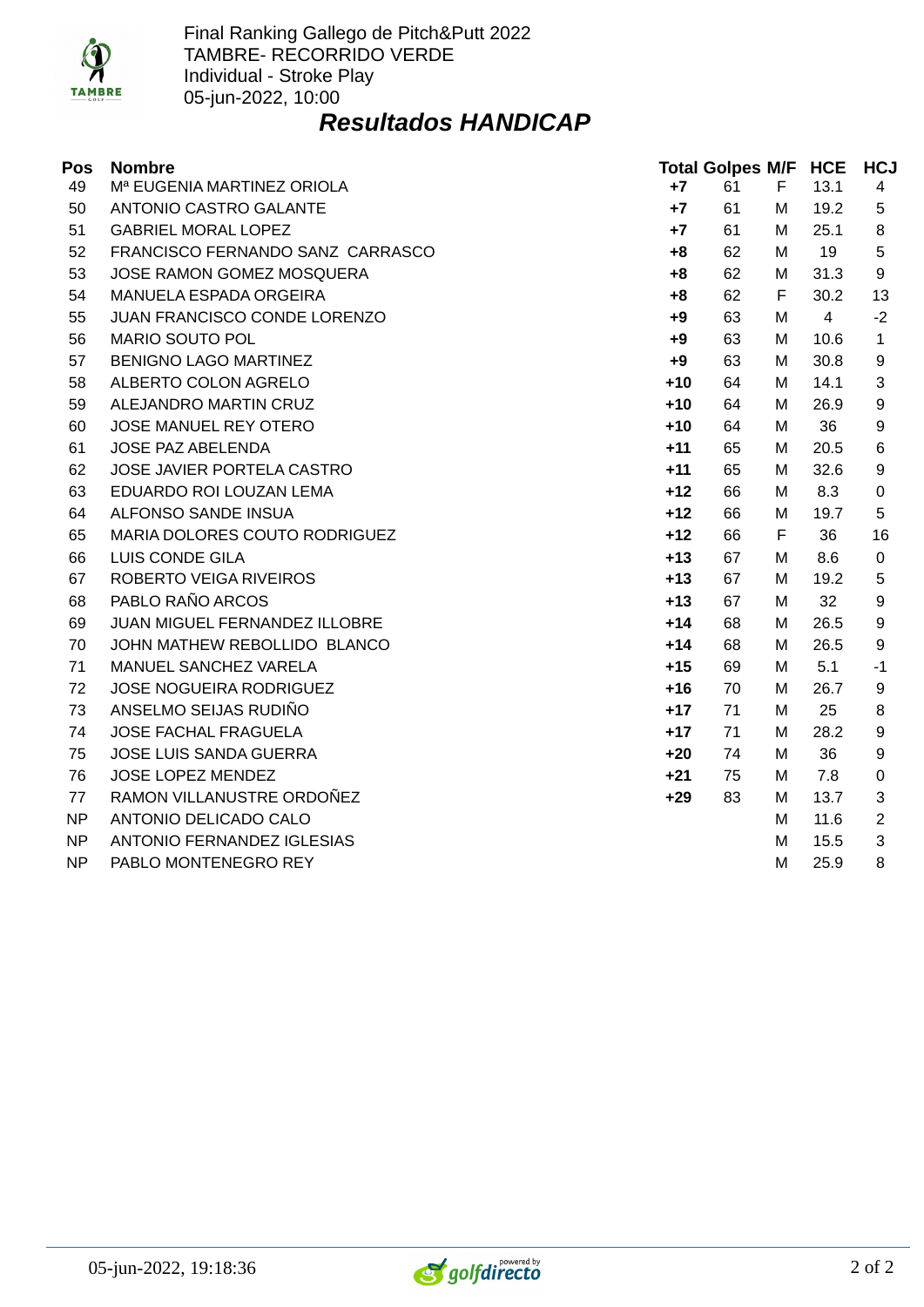

## *Resultados SCRATCH*

| Pos            | <b>Nombre</b>                          |            | <b>Total Golpes M/F HCE</b> |   |      | <b>HCJ</b>     |
|----------------|----------------------------------------|------------|-----------------------------|---|------|----------------|
| $\mathbf{1}$   | DANIEL PEREIRO GOMEZ                   | $-1$       | 53                          | М | 17.7 | 5              |
| $\overline{2}$ | RODRIGO FURELOS LIÑARES                | $-1$       | 53                          | М | 11.3 | $\overline{2}$ |
| 3              | JOSE JORGE RODRIGUEZ SARMIENTO         | $-1$       | 53                          | М | 6.6  | $-1$           |
| 4              | SIMON DANIEL VARELA NOVOA              | $-1$       | 53                          | М | 5.5  | $-1$           |
| 5              | <b>CARLOS CONDE RUBIO</b>              | <b>PAR</b> | 54                          | М | 7.4  | 0              |
| 6              | FRANCISCO JOSE CORTES VITURRO          | <b>PAR</b> | 54                          | М | 6.5  | $-1$           |
| 7              | <b>HUGO CARRO CORTES</b>               | <b>PAR</b> | 54                          | М | 5.5  | $-1$           |
| 8              | <b>JOSE CARLOS PENA TORRES</b>         | $+1$       | 55                          | М | 9.9  | $\mathbf{1}$   |
| 9              | ANTON GOMEZ ARNEJO                     | $+2$       | 56                          | М | 8    | 0              |
| 10             | <b>MARCOS JANEIRO REY</b>              | $+2$       | 56                          | М | 6.9  | $-1$           |
| 11             | JOSE ANGEL PEREZ REÑONES               | $+2$       | 56                          | М | 4.1  | $-2$           |
| 12             | DAVID MONTERO COLON                    | $+3$       | 57                          | М | 21.2 | 6              |
| 13             | MARCOS CENAMOR FANDIÑO                 | $+3$       | 57                          | М | 8.5  | 0              |
| 14             | JACOBO CAROLLO VILA                    | $+3$       | 57                          | М | 8.2  | 0              |
| 15             | RAMON BALADRON CABEZON                 | $+3$       | 57                          | М | 5    | $-1$           |
| 16             | MIGUEL ANXO GOMEZ MOSQUERA             | $+3$       | 57                          | М | 3.8  | $-2$           |
| 17             | MARCOS GOMEZ DOMINGUEZ                 | $+3$       | 57                          | М | 1.9  | $-3$           |
| 18             | JUAN MANUEL CAPELLA PEREZ              | $+4$       | 58                          | М | 10.6 | $\mathbf{1}$   |
| 19             | TEODORO FERNANDEZ GONZALEZ             | +4         | 58                          | М | 8.6  | 0              |
| 20             | JOSE MANUEL VIDAL SIEIRA               | +4         | 58                          | М | 5.3  | $-1$           |
| 21             | DARIO MARTINEZ VIQUEIRA                | $+5$       | 59                          | М | 13.7 | 3              |
| 22             | FRANCISCO JAVIER LORENZO DIAZ          | $+5$       | 59                          | M | 13.8 | 3              |
| 23             | DAMASO MAYOR RODRIGUEZ                 | $+5$       | 59                          | М | 12.6 | $\overline{2}$ |
| 24             | GUSTAVO MARCOS MOSQUERA BARROSO        | $+5$       | 59                          | М | 10.9 | $\mathbf{1}$   |
| 25             | SIMON GOMEZ ARNEJO                     | $+5$       | 59                          | М | 5.5  | $-1$           |
| 26             | SANTIAGO SANCHEZ CASTRO                | $+6$       | 60                          | М | 20.2 | 6              |
| 27             | FRANCISCO JOSE CABALAR MUIÑOS          | $+7$       | 61                          | М | 15.9 | 4              |
| 28             | MATILDE LOPEZ VAZQUEZ                  | $+7$       | 61                          | F | 11.5 | 4              |
| 29             | PEDRO VICTORIO BARRAVECCHIA SAVASTA    | $+7$       | 61                          | M | 13.7 | 3              |
| 30             | JOSE MANUEL BLANCO QUEIJAS             | $+7$       | 61                          | М | 13.5 | 3              |
| 31             | RAFAEL ARUFE RODRIGUEZ                 | $+7$       | 61                          | M | 10.2 | $\mathbf{1}$   |
| 32             | JUAN FRANCISCO CONDE LORENZO           | $+7$       | 61                          | М | 4    | $-2$           |
| 33             | CARLOS MANUEL CORTES VITURRO           | $+8$       | 62                          | М | 14.6 | 3              |
| 34             | JOSE MANUEL NOGUEIRA NAVEIRA           | $+8$       | 62                          | М | 12.9 | $\overline{2}$ |
| 35             | <b>VICENTE ROMEO PALMEIRO</b>          | $+8$       | 62                          | М | 11.4 | $\overline{2}$ |
| 36             | <b>CLARA AGRELO PEREZ</b>              | +9         | 63                          | F | 11.4 | 3              |
| 37             | FRANCISCO COTON RAÑA                   | $+9$       | 63                          | М | 11.4 | $\overline{c}$ |
| 38             | BEGOÑA CORRAL OTERO                    | $+10$      | 64                          | F | 19.1 | $\overline{7}$ |
| 39             | ANTONIO SANCHEZ GONZALEZ               | $+10$      | 64                          | М | 16.1 | 4              |
| 40             | <b>JORGE RODRIGUEZ VITAL</b>           | $+10$      | 64                          | М | 15.3 | 3              |
| 41             | <b>MARIO SOUTO POL</b>                 | $+10$      | 64                          | М | 10.6 | $\mathbf{1}$   |
| 42             | MARIA LUZ MATEO MARTINEZ DE BARTOLOME  | $+11$      | 65                          | F | 26.5 | 11             |
| 43             | <b>VICTOR FURELOS LIÑARES</b>          | $+11$      | 65                          | М | 36   | 9              |
| 44             | <b>HIGINIO VARELA NOVOA</b>            | $+11$      | 65                          | М | 18.4 | 5              |
| 45             | M <sup>a</sup> EUGENIA MARTINEZ ORIOLA | $+11$      | 65                          | F | 13.1 | 4              |
| 46             | JOSE ANTONIO CUENDA SANCHEZ            | $+12$      | 66                          | М | 23.8 | $\overline{7}$ |
| 47             | ANTONIO CASTRO GALANTE                 | $+12$      | 66                          | М | 19.2 | 5              |
| 48             | EDUARDO ROI LOUZAN LEMA                | $+12$      | 66                          | М | 8.3  | 0              |